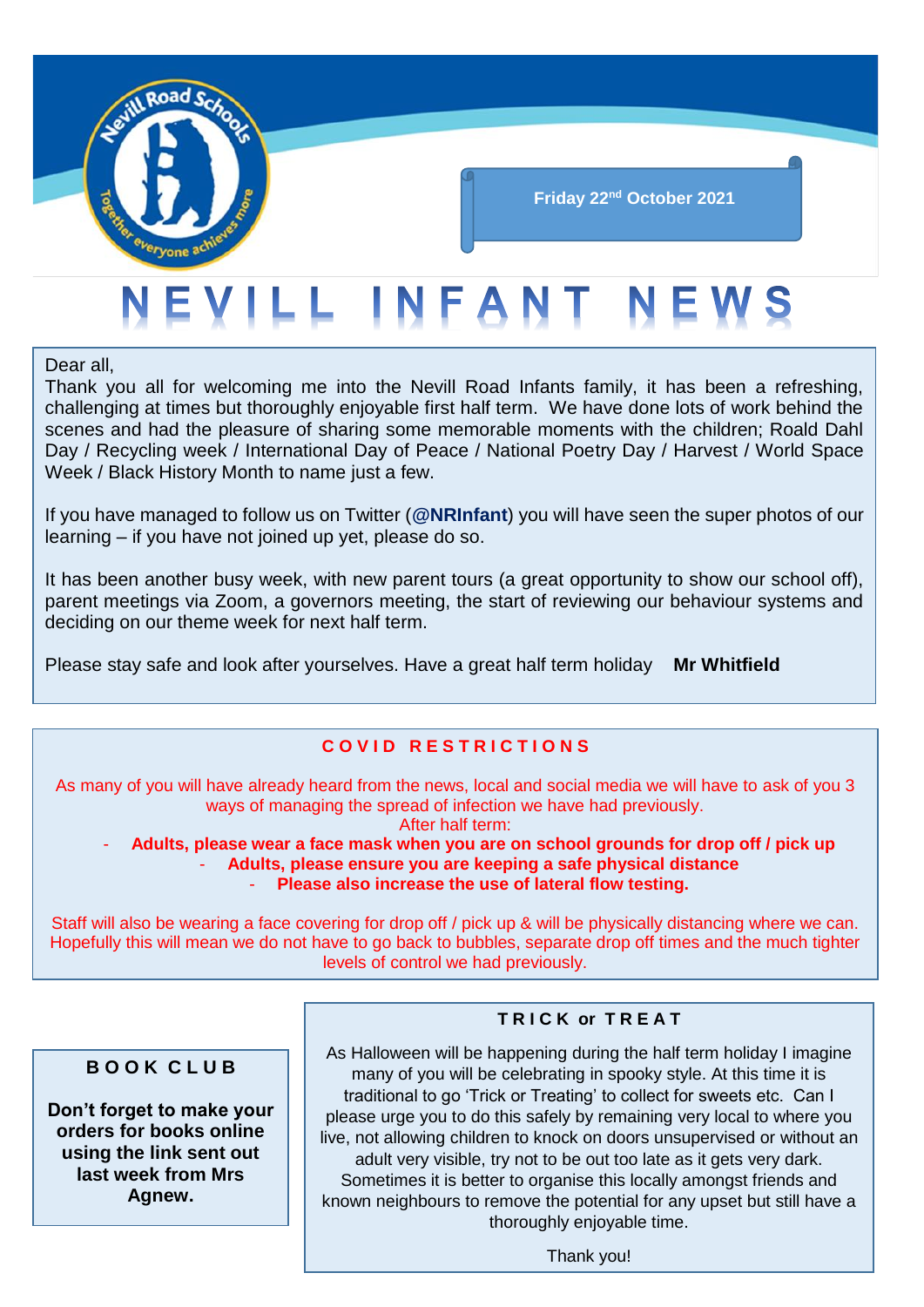

**Friday 22nd October 2021**

# **Staff Spotlight**

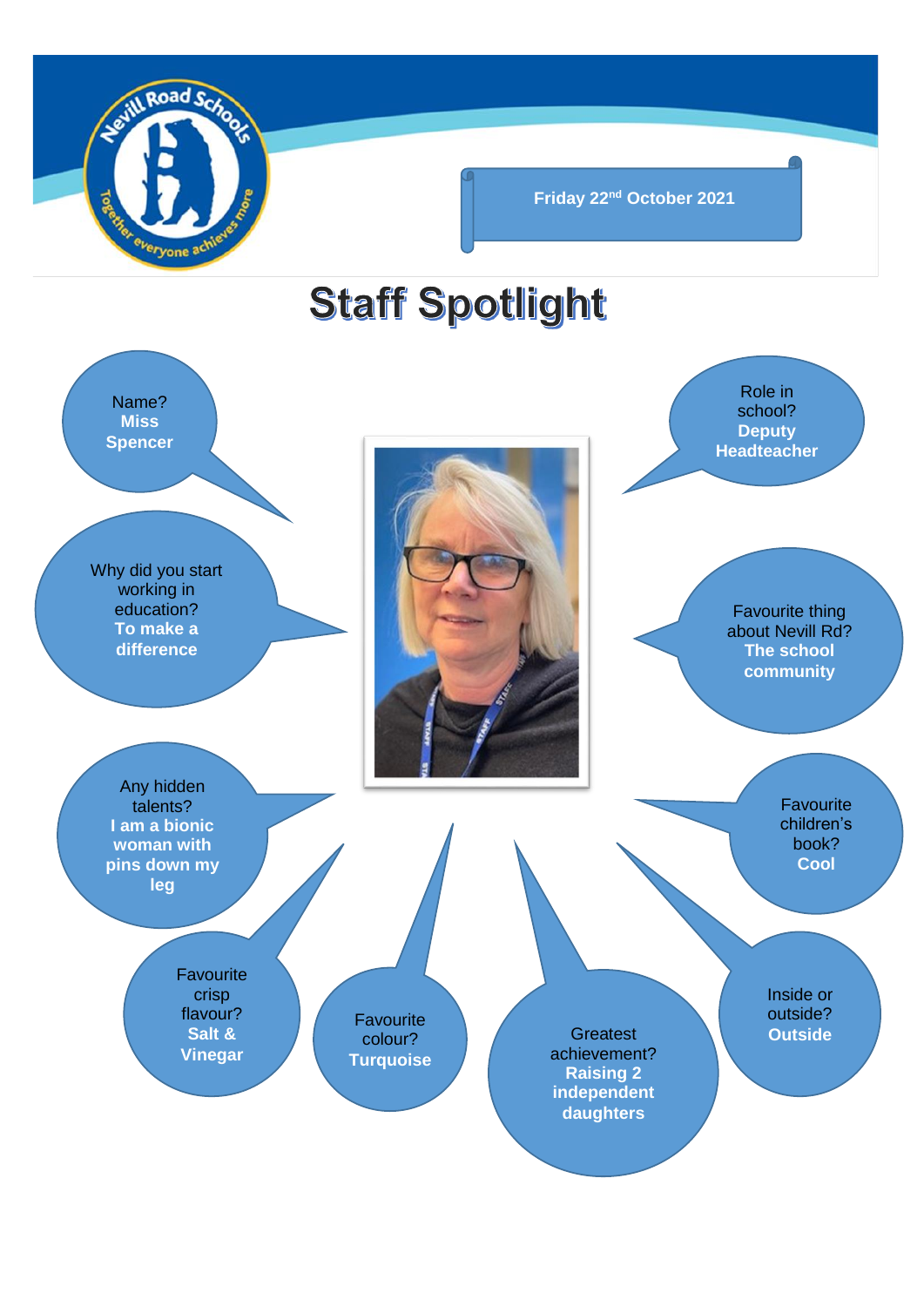

## **Friday 22nd October 2021**

#### **Parking**

There have been a number of parents / carers raise issues about traffic and parking around school. When / if you are parking on the roads near school please be mindful of pedestrians and ensure you park safely and legally. Let's try to keep ourselves and each other safe!!

#### **Absence for appointments**

Please can we ask that appointment letters are now provided to Mrs Agnew in the school office for dentist / doctor appointments occurring in the school day etc. If possible please arrange them for after school.

#### **Important Reminders**

Again we would like to remind you that dogs are not permitted on school premises at all. This includes carrying them.

Again we would like to remind you that smoking or the use of e-cigarettes/vapes are not permitted on school premises.

### **R E A D I N G M O R N I N G**

Our new reading mornings have been a great success and it is lovely to see so many parents coming in to share a story with their child.

Please be aware, as a matter of some **importance**, this is *not* early childcare – you must stay with your child as the teachers may not be present to supervise. Sadly we have had a number of parents who have just left their children on their own in the classroom with no supervision – this is irresponsible and unacceptable and may jeopardise what is a lovely event for the rest of the parents and children.

## **A U T U M N S E C O N D H A L F T E R M**

1st Nov Back to school

2<sup>nd</sup> Nov Flu immunisations

11<sup>th</sup> Nov Remembrance Day

WB 15<sup>th</sup> Nov - Anti-bullying / Road Safety week

18<sup>th</sup> Nov Governor Day in school

24th Nov School Photos

17<sup>th</sup> Dec Celebration afternoon

21st Break up for Holidays

## **I N F O R M A T I O N**

Information regarding …

## **A L L T H I N G S C H R I S T M A S**

**Will be coming after the half term holiday!**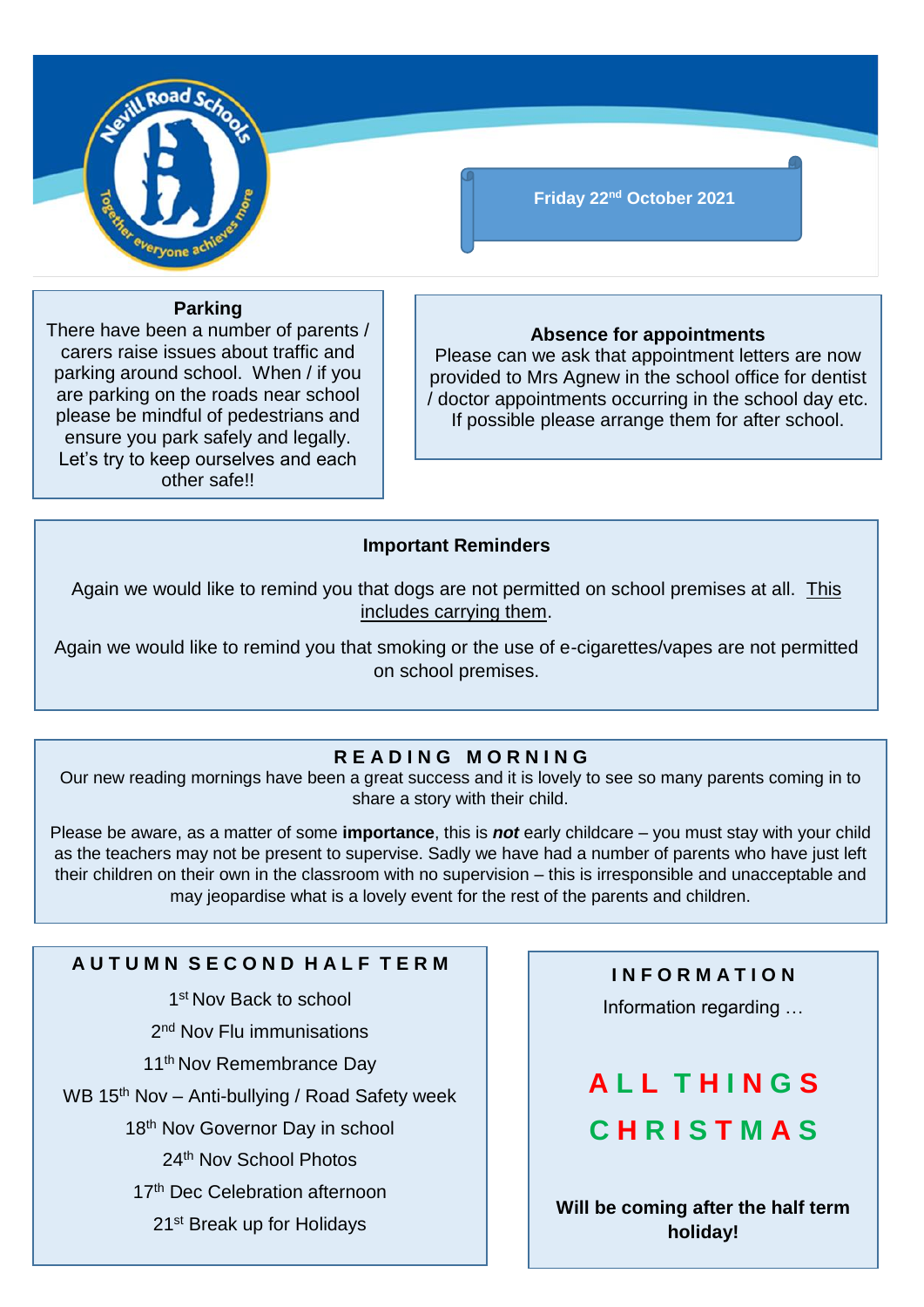

## **Special** Headteacher Awards